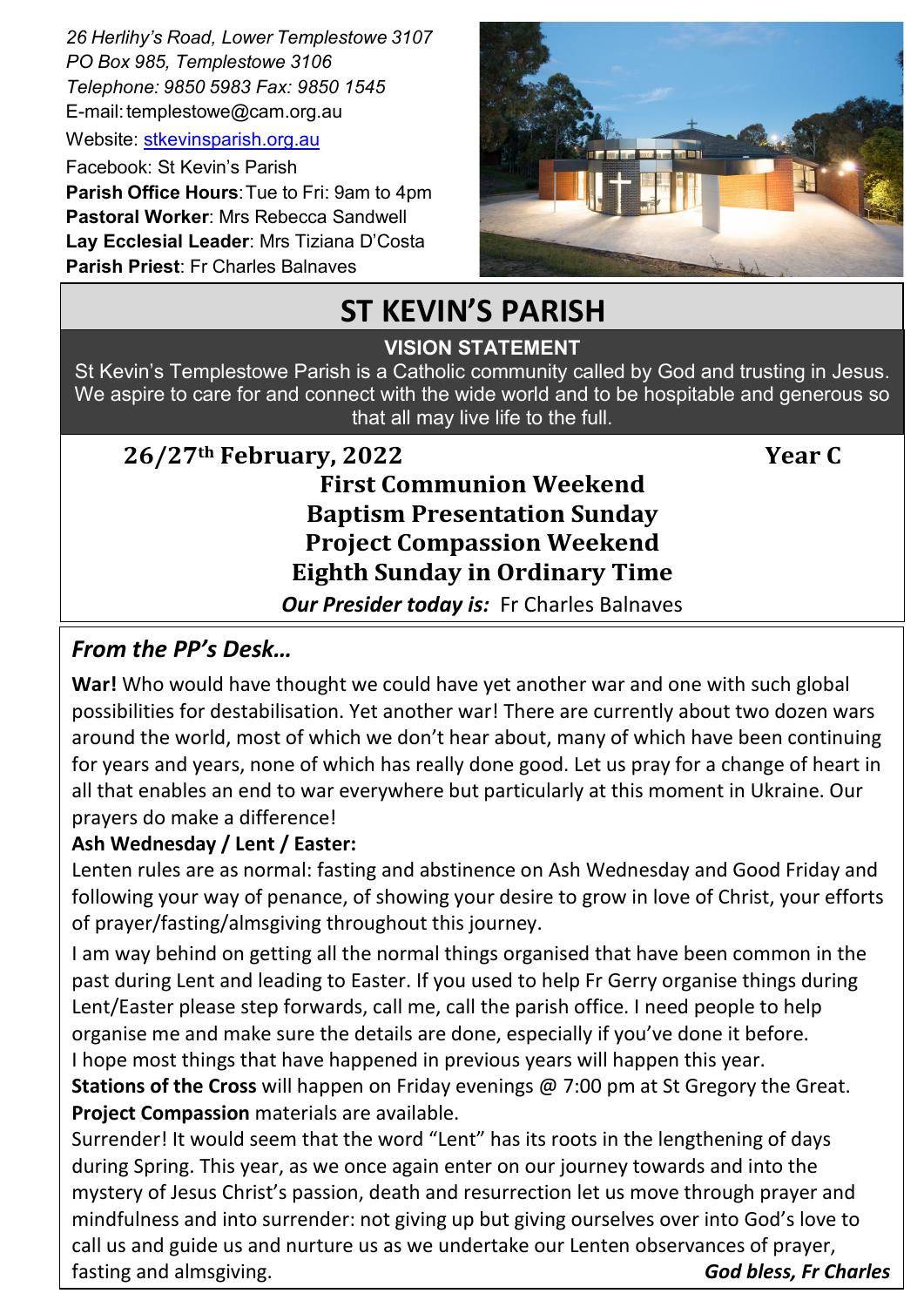| <b>What's happening in our Parish this week?</b> |                                           |                                                         |                                                             |                       |  |
|--------------------------------------------------|-------------------------------------------|---------------------------------------------------------|-------------------------------------------------------------|-----------------------|--|
| <b>Saturday</b>                                  |                                           | 5.30pm First Holy Communion Mass                        |                                                             |                       |  |
| <b>Sunday</b>                                    |                                           | 8.30am & 10.00am Mass (First Holy Communion at 10.00am) |                                                             |                       |  |
| <b>Tuesday</b>                                   | 8.30am                                    | Adoration                                               |                                                             |                       |  |
|                                                  | $9.15$ am                                 | Mass                                                    |                                                             |                       |  |
| Wednesday                                        | 9.30am                                    |                                                         | Christian Meditation in Chapel and on zoom                  |                       |  |
|                                                  |                                           |                                                         | (please contact the Parish Office to provide email address) |                       |  |
|                                                  |                                           | *** 10.30am & 7.30pm Ash Wednesday Masses ***           |                                                             |                       |  |
|                                                  | 1.00 <sub>pm</sub>                        | <b>Needlecraft Group</b>                                |                                                             |                       |  |
| <b>Thursday</b>                                  | 8.30am                                    | Adoration                                               |                                                             |                       |  |
|                                                  | $9.15$ am                                 | Mass                                                    | Look What's                                                 |                       |  |
| Friday                                           | 9.15am                                    | Happening!<br>Service of the Word with Communion        |                                                             |                       |  |
| <b>Saturday</b>                                  | 5.30pm                                    | <b>First Holy Communion Mass</b>                        |                                                             |                       |  |
| <b>Sunday</b>                                    |                                           | 8.30am & 10.00am Mass (Baptism at 10.00am)              |                                                             |                       |  |
|                                                  |                                           | <b>First Communions - Wow!</b>                          | <b>Baptism Welcome!</b>                                     | Celebration<br>of the |  |
| The Parish of St Kevin's welcomes                |                                           |                                                         | This Sunday we welcome:                                     | Sacrament of Baptism  |  |
|                                                  |                                           | eighteen lucky and delightful children                  | <b>Brian and Stephanie Clarke</b>                           |                       |  |
| to come to the Table of the Lord for the         |                                           |                                                         | who will be introducing                                     |                       |  |
| <b>First Communion</b>                           | first time, this weekend.                 |                                                         | <b>Jordan Dean</b>                                          |                       |  |
| Congratulations and welcome to:                  |                                           |                                                         | to our Parish Community in                                  |                       |  |
| Angela Andronis                                  |                                           |                                                         | preparation for his Baptism                                 |                       |  |
|                                                  |                                           | <b>Bridget Bearzatto</b>                                | next weekend.                                               |                       |  |
|                                                  | Diaz Carbonara<br><b>Michael Cirianni</b> |                                                         | Did you forget to bring cash for the                        |                       |  |
| Orlando Crescia                                  |                                           | <b>Sebastian Cursio</b>                                 | collection basket? No worries!                              |                       |  |

You can tap your plastic card (eftpos or credit card) by using the terminal in

the Gathering Space – next to the holy water dispenser. One tap = \$5 – you can tap as many times as you wish. *Thank you all!*



# **EASTER TIMETABLE 2022**

# 2nd March: **Ash Wednesday**

Masses @ 9am & 6pm – St Gregory the Great, Doncaster Masses @ 10.30am & 7.30pm – St Kevin's, Lower Templestowe

7th April: **Communal Penance Service** at 7.30pm – St Gregory the Great, Doncaster

9/10th April: **Palm Sunday** – Masses as per usual

*Sienna Guerra Maeve Holt*

*Elliott Huber Poppy Keenan Aliyah Lee Mira Menon*

*Marcus Montuoro Felix Toscano*

*Arianna Tsiotinas Susanna Twining Renee White Sophia Zammit*

14th April: **Holy Thursday** Mass at 7.30pm (with Fr Chris Monaghan)

15th April: **Good Friday** – Stations of the Cross @ at 10am – St Gregory the Great – Passion of our Lord @ 3pm – St Greg's and St Kevin's

16th April: **Easter Vigil** Masses @ 6.30pm – St Greg's 8.30pm – St Kevin's

17th April: **Easter Sunday** Masses @ 8.30 and 10.00am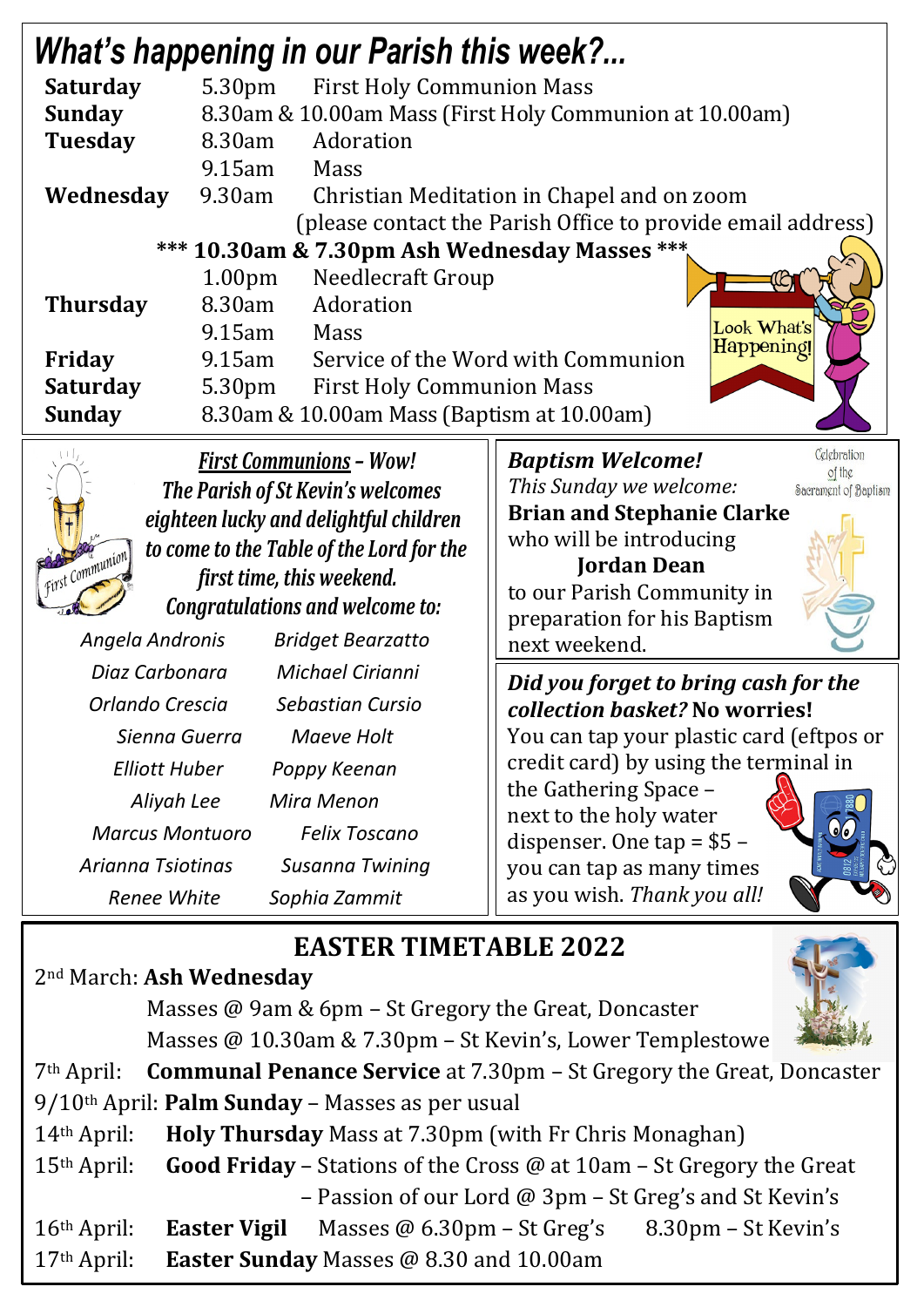#### **LITURGYROSTER**

#### **Eighth Sunday in Ordinary Time – 26/27th February 2022 1st Read: Ecclesiasticus 27: 4-7 2nd Read: 1 Cor 15: 54-58 Gospel: Luke 6: 39-45**

| <b>Time</b>        | <b>Commentator</b>                  | Lector                  | <b>Communion</b> |
|--------------------|-------------------------------------|-------------------------|------------------|
| 5.30 <sub>pm</sub> | Fiona Watson                        | Chelsea Soklevski       | Bredenia Raquel  |
| 8.30am             | Kirsten Collins                     | <b>Pauline Erickson</b> | Frank Ozzimo     |
| 10.00am            | Frances Johnston   Lucy Halliburton |                         | Margaret Mangan  |

**First Sunday of Lent – 5/6th March 2022**

# **1st Read: Deuteronomy 26: 4-10 2nd Read: Romans 10: 8-13 Gospel: Luke 4: 1-13**

| <b>Time</b>        | <b>Commentator</b> | Lector             | Communion           |
|--------------------|--------------------|--------------------|---------------------|
| 5.30 <sub>pm</sub> | Peter Howes        | The D'Costa Family | Margaret Turner     |
| 8.30am             | Frank Ozzimo       | Paul Polidano      | <b>Betty Natoli</b> |
| 10.00am            | Vianney Shiel      | Liz O'Connell      | Lyn Robinson        |

*We pray for Better Health:* Jan Dalton, Jane O'Brien, Maria & Werner Beismer, Michael & Mardi Doyle, Angelina Amalfi, Fr Brendan Dillon, Mike Westbrook, Jill Hodson and Fiona Watson.

Anniversaries: Claude Natoli, Len Saunders, Marlene Shirley Crowl and Bede Header. **Recently Deceased:** 

# **World Day of Prayer Services 2022 Friday, March 4th**

#### **Donvale Presbyterian Church St Bishoy & St Shenouda's**

5 McGowans Road (Cnr Springvale Road) **Coptic Orthodox Church**

10.00am 8.00pm

Speaker: Ms Naomi Chua from AMES<br>where she works with a program of Iesuit Afghan refugees

- Donvale 1-9 Prospect Road, Bulleen
	-

a program of Jesuit<br>Social Services

From England, Wales and Northern Ireland – Theme: 'I know the plans I have for you'. Inquiries: 0438 034 739

# *ST KEVIN'S CATHOLIC CHURCH SACRAMENTAL PROGRAM*

**If you would like your child/ren to receive the Sacraments of Reconciliation, First Communion or Reconciliation this year, the time to act is now!**

Registrations are currently being accepted for students to receive these Sacraments this year. Please ring the Parish Office on 9850 5983 (Tuesday-Friday 9am-4pm) or email: [templestowe@cam.org.au](mailto:templestowe@cam.org.au) or check out our website for further information.

# **Covid Safety**

At long last we have received guidelines from our Archdiocese as to further easing of restrictions. These include:

- Face coverings no longer being mandatory within Churches or workplaces.
- QR Code check-ins to Churches and workplaces no longer being required. This includes if you'd like to stay and have a cuppa after Mass or the celebration of a Baptism.
- There are no longer vaccination requirements nor any requirement for Marshals to check vaccination statuses for attendees at Churches for weddings, funerals or general worship.
- No limits on participants or density requirements.
- **Ash Wednesday** The Blessing of Ashes can take place but will be distributed by sprinkling over the head.